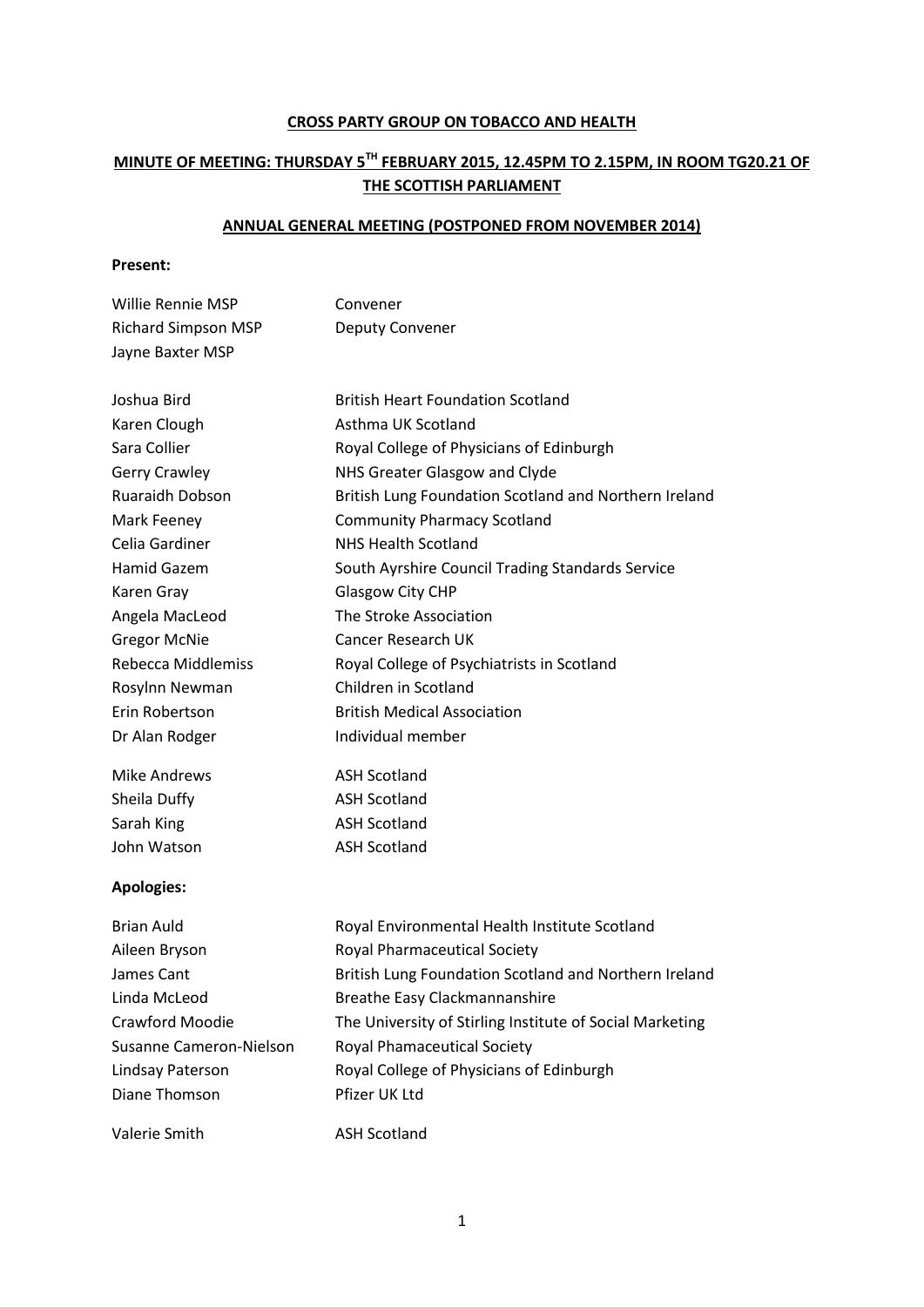|    |                                                                                                                                                                                                                                                                                                                                                                                            | <b>Action</b> |
|----|--------------------------------------------------------------------------------------------------------------------------------------------------------------------------------------------------------------------------------------------------------------------------------------------------------------------------------------------------------------------------------------------|---------------|
| 1. | <b>Welcome and Apologies/Membership</b>                                                                                                                                                                                                                                                                                                                                                    |               |
|    | Apologies, as detailed above, were noted                                                                                                                                                                                                                                                                                                                                                   |               |
|    | The meeting was informed that Hanzala Malik MSP was no longer able to be a<br>member of the group (notified 27 Nov 2014), due to work commitments.                                                                                                                                                                                                                                         |               |
| 2. | Minute of Meeting - 6 <sup>th</sup> November 2014                                                                                                                                                                                                                                                                                                                                          |               |
|    | (a) Approval of Minute and ratification of decisions made (as meeting on 6 <sup>th</sup><br>November 2014 was not quorate)                                                                                                                                                                                                                                                                 |               |
|    | The minute of the meeting was approved and the following decisions ratified:-                                                                                                                                                                                                                                                                                                              |               |
|    | To re-elect Willie Rennie MSP as Convener, with Richard Simpson MSP and<br>٠<br>Kenneth Gibson MSP as Deputy Conveners<br>For ASH Scotland to continue as secretariat<br>$\bullet$<br>To focus meetings in 2015 on a review of Tobacco and Health Inequalities,<br>٠<br>resulting in a report and recommendations to be launched at a larger meeting of<br>the group, open to non members. |               |
|    | (b) Any matters arising                                                                                                                                                                                                                                                                                                                                                                    |               |
|    | No other specific matters were raised.                                                                                                                                                                                                                                                                                                                                                     |               |
|    | The Group noted the positive progress being made at Westminster regarding the<br>implementation process for standardised packs and the smoking in cars with<br>children at Holyrood.                                                                                                                                                                                                       |               |
| 3. | <b>AGM Business (Postponed from November 2014)</b>                                                                                                                                                                                                                                                                                                                                         |               |
|    | Appointment of office bearers and secretariat                                                                                                                                                                                                                                                                                                                                              |               |
|    | The meeting approved the appointment of the office bearers and secretariat, as<br>confirmed by electronic voting 4 <sup>th</sup> December 2014                                                                                                                                                                                                                                             |               |
|    | Convener - Willie Rennie MSP<br>Deputy Convener - Kenneth Gibson MSP<br>Deputy Convener - Richard Simpson MSP<br>Secretariat - ASH Scotland                                                                                                                                                                                                                                                |               |
|    | Approval of the draft annual return                                                                                                                                                                                                                                                                                                                                                        |               |
|    | The meeting approved the draft annual return, which can now be submitted to the<br>Standards Committee of the Scottish Parliament.                                                                                                                                                                                                                                                         | VS/WR         |
| 4. | <b>Meetings 2015</b>                                                                                                                                                                                                                                                                                                                                                                       |               |
|    | It was noted the meeting originally scheduled for 30 <sup>th</sup> April 2015 had now been<br>cancelled.                                                                                                                                                                                                                                                                                   |               |